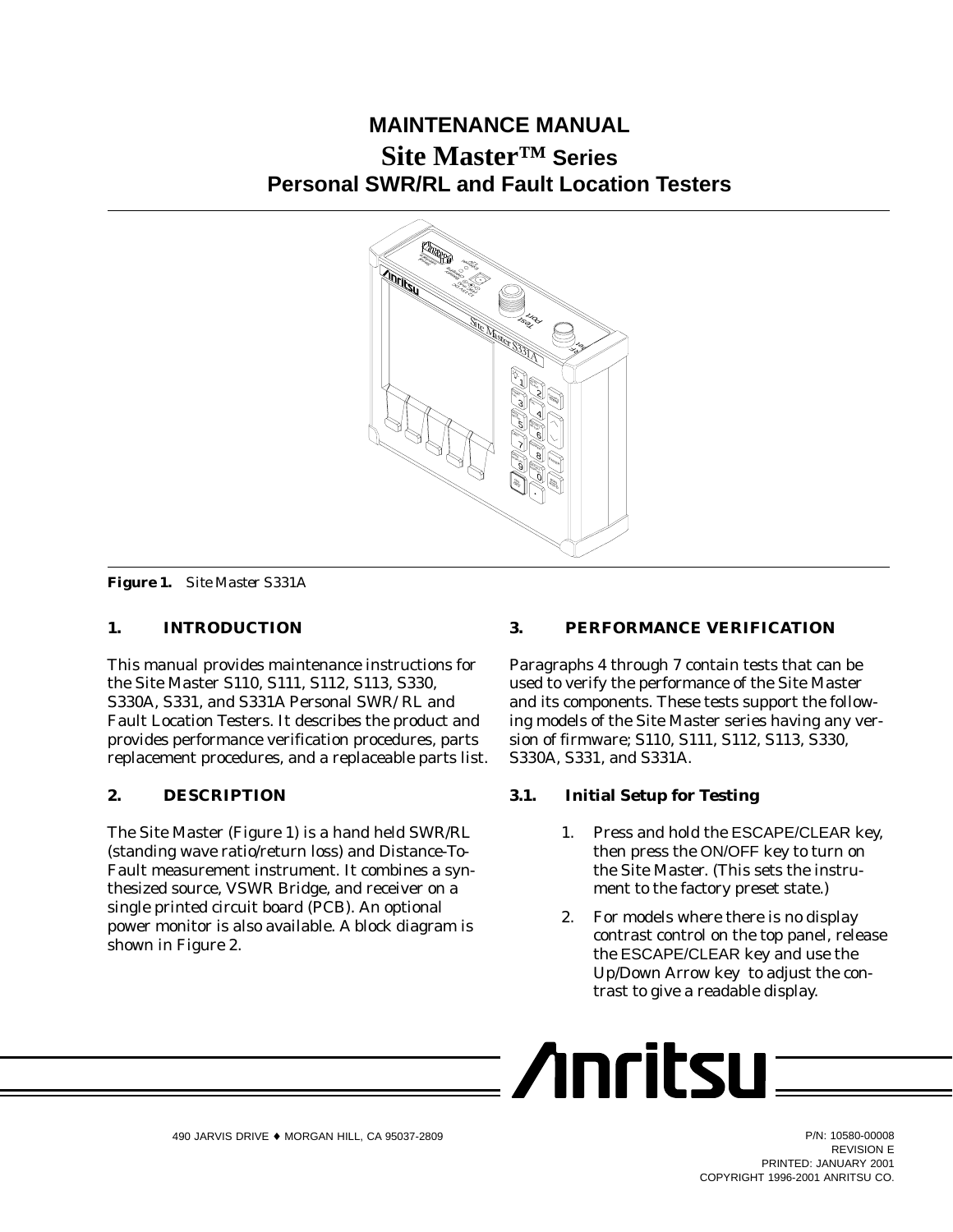

*Figure 2. Site Master Block Diagram*

# **4. CW MEASUREMENT**

### **4.1. Firmware Version 1.10 and Below**

This following test can be used to verify the CW frequency accuracy of the Site Master. The signal is not a true CW frequency signal; rather, it consists of a narrow band of frequencies, centered on the selected frequency. This "dithering" of the selected frequency enhances the rejection of interference signals when used on a live site. Measurement calibration of the Site Master is *not* required for this test.

### **a. Equipment Required:**

- Spectrum Analyzer Anritsu Model MS2602A

# **b. Procedure:**

1. Press and hold the ESCAPE/CLEAR key, then press the ON/OFF key to turn the Site Master on. (This sets the instrument to the factory preset state).

### *NOTE*

Before continuing, allow a five minute warm up for the internal circuitry to stabilize.

- 2. Press the **FREQ** soft key.
- 3. Press the **F1** soft key, set to 1000.0 MHz, then press the ENTER key.
- 4. Press the **F2** soft key, set to 1000.0 MHz, then press the ENTER key.
- 5. Connect a RF cable from the Site Master Test Port to the RF Input on the MS2602A.
- 6. Set up the Spectrum Analyzer as follows:
	- (a) Press Preset.
	- (b) Press Center and enter 1 GHz.
	- (c) Press Span and enter 500 kHz.
	- (d) Press RB. Use the F5 key to toggle to 30 kHz.
	- (e) Press VBW. Use the F5 key to toggle to OFF.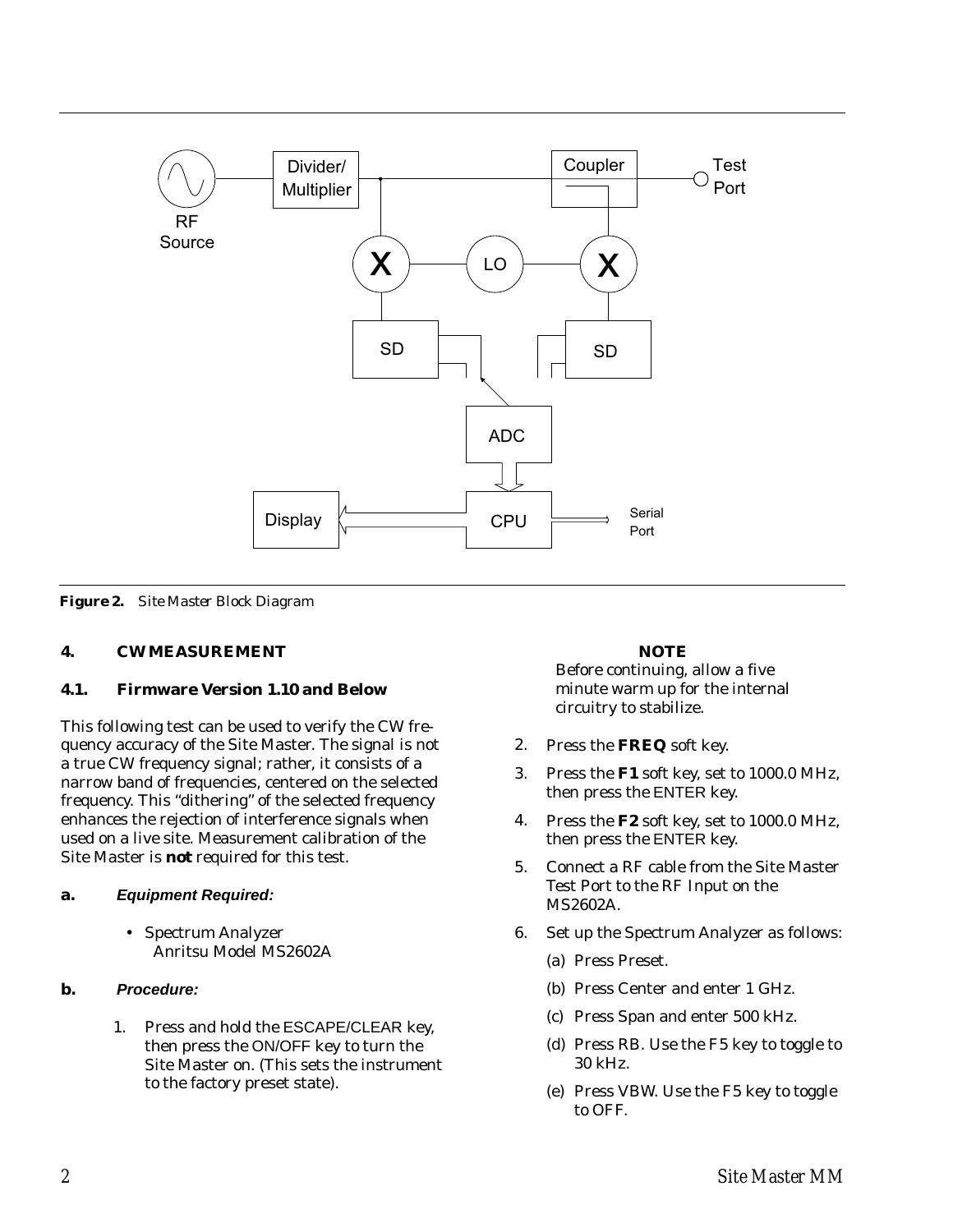- (f) Press Ref Lvl.
- (g) Enter 10.00 dBm.
- (h) Press Shift and 8.
- (i) Press F3 to select LOG 2dB/.
- (j) Press Attn.
- (k) Use the F6 key to toggle to 20dB.
- (l) Press SWP T.
- (m) Use the F5 key to toggle to 20s.
- (n) Press Shift and 4.
- (o) Use the F3 key to toggle to A-Mode MAX.
- 7. If the Site Master has gone into the hold mode, press the RUN/HOLD key to make the measurement.
- 8. Allow a few sweeps to pass to create the shape of a bandpass filter. The bandwidth of the response should be greater than 175 kHz.
- 9. Use the Spectrum Analyzer marker to measure the center of the response. The frequency should be 1000 Mhz  $\pm 75$  kHz.

# **4.2. Firmware Version 2.0 and Above**

Site Master Firmware Version 2.0 and above provides a Fixed CW function. This function lets you measure the accuracy of the selected CW frequency without the "dithering." Measurement calibration of the Site Master is *not* required for this test.

### **a. Equipment Required:**

- Spectrum Analyzer Anritsu Model MS2602A

- **b. Procedure:**
	- 1. Press and hold the ESCAPE/CLEAR key, then press the ON/OFF key to turn the Site Master on. (This sets the instrument to the factory preset state.)

### *NOTE*

Before continuing, allow a five minute warm up for the internal circuitry to stabilize.

- 2. Press the **FREQ** soft key.
- 3. Press the **F1** soft key, set to 1000.0 MHz, then press the ENTER key.
- 4. Press the **F2** soft key, set to 1000.0 MHz, then press the ENTER key.
- 5. Press the **MAIN** soft key to return to the Main Menu.
- 6. Press the **OPT** soft key to go to the Option Menu.
- 7. Press the **MORE** soft key to go to the Option Sub-Menu.
- 8. Press the **B6** soft key to turn Fixed CW on.
- 9. Connect the RF cable from the Site Master Test Port to the RF Input on the MS2602A.
- 10. Set up the Spectrum Analyzer as follows:
	- (a) Press Preset.
	- (b) Press Center and enter 1 GHz.
- 11. If the Site Master has gone into the hold mode, press the RUN/HOLD key to make the measurement.
- 12. Use the Spectrum Analyzer marker to measure the center of the response. The frequency should be 1000 Mhz  $\pm$ 75 kHz.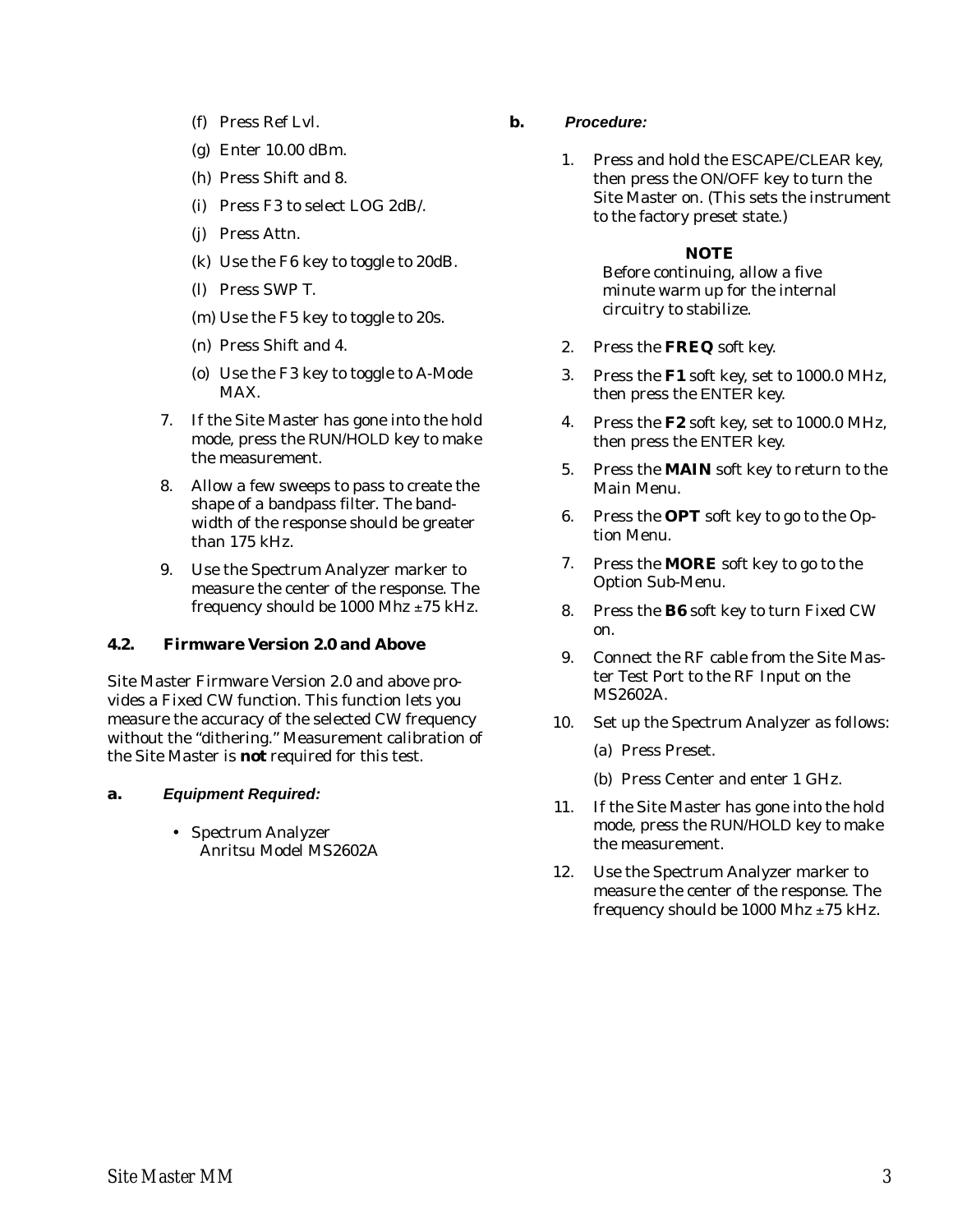### **5. RETURN LOSS VERIFICATION**

The following test can be used to verify the accuracy of return loss measurements. Measurement calibration of the Site Master is required for this test.

### **a. Equipment Required:**

- 20 dB offset, Anritsu SC5270
- 6 dB offset, Anritsu SC5237
- Open/Short, Anritsu 22N50
- 50 Ohm Termination, Anritsu 26N50 or SM/PL

### **b. Procedure:**

1. Press and hold the ESCAPE/CLEAR key, then press the ON/OFF key to turn the Site Master on. (This sets the instrument to the factory preset state.)

### *NOTE*

Before continuing, allow a five minute warm up for the internal circuitry to stabilize.

- 2. Press the **FREQ** soft key.
- 3. Press the **F1** key, set the Site Master to its lowest start frequency, then press the ENTER key.
- 4. Press the **F2** key, set the Site Master to its highest stop frequency, then press the ENTER key.
- 5. Press the START CAL key and follow the instructions to perform a calibration using a 22N50 Open/Short and 26N50 or SM/PL Termination.
- 6. Connect the 20 dB offset to the Test Port and verify that the reading is:

 $\Box$  **S110** and **S111**: 20 dB  $\pm$ 1.7 dB

 $\Box$  **S112** and **S113**: 20 dB  $\pm$ 1.7 dB

 $\Box$  **S330** and **S331**: 20 dB  $\pm$ 1.7 dB

 $\Box$  **S330A** and **S331A**: 20 dB  $\pm$ 1.7 dB

7. Connect the 6 dB offset to the Test Port and verify that the reading is:

 $\Box$  **S110** and **S111**: 6 dB  $\pm$ 1.2 dB

 $\Box$  **S112** and **S113**: 6 dB  $\pm$ 1.2 dB

 $\Box$  **S330** and **S331**: 6 dB  $\pm$ 1.2 dB

 $\Box$  **S330A** and **S331A**: 6 dB  $\pm$ 1.2 dB

### **6. POWER MONITOR MEASUREMENTS**

If the Power Monitor (Option 5) is installed in the Site Master, the following test can be used to verify the accuracy of the power measurements. Measurement calibration of the Site Master is *not* required for this test.

### **a. Equipment Required:**

- RF Detector, 10 MHz to 20 GHz, Anritsu 560-7N50B
- 10 dB Attenuator, Weinshel 1R-10
- 30 dB Attenuator, Weinshel 1R-30
- RF Reference Source, 0.050 GHz, Anritsu MA2418A
- DC Power Supply, Anritsu 2000-933

### **b. Procedure**

- 1. Connect the DC Power Supply to the MA2418A Reference Source. (Refer to Figure 3 on the following page.)
- 2. Connect the RF Detector output to the RF Detector input on the Site Master.
- 3. Connect the DC Power Supply to the appropriate line voltage to supply power to the MA2418A Reference Source.
- 4. Press and hold the ESCAPE/CLEAR key, then press the ON/OFF key to turn the Site Master on. (This sets the instrument to the factory preset state.)

### *NOTE*

Before continuing, allow a five minute warm up for the internal circuitry to stabilize.

5. Press the **POWER** soft key.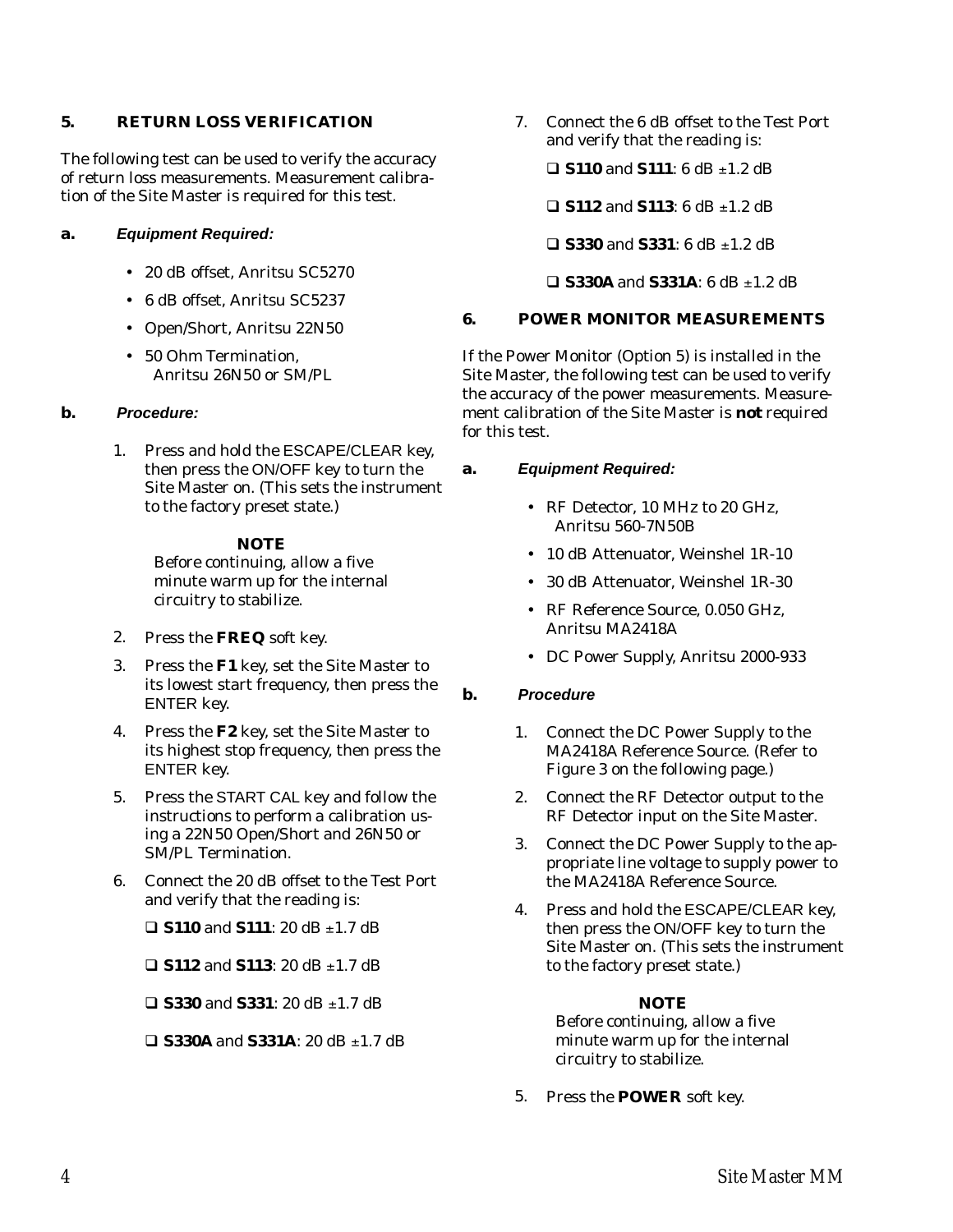

*Figure 3. Power Monitor Verification Test Setup*

- 6. Press the **ZERO** soft key to zero the power monitor. When complete, ZERO ADJ:ON is displayed in the message area.
- 7. Connect the MA2418A Reference Source to the input of the 560-7N50B RF Detector.
- 8. Verify that the power monitor reading is  $0.0$  dBm  $\pm 1$  dB.
- 9. Disconnect the MA2418A Reference Source from the 560-7N50B RF Detector input.
- 10. Connect the two Attenuators to the output of the MA2418A Reference Source so as to add 40 dB of attenuation (Figure 3).
- 11. Connect the MA2418A Reference Source with the Attenuators to the input of the 560-7N50B RF Detector.
- 12. Verify that the power monitor reading is now  $-40.0$  dBm  $\pm 2$  dB.

### **7. TERMINATION VERIFICATION**

This test verifies the accuracy of the Site Master terminations (Part Nos. SM/STL and SM/PL) using the precision return loss mode of the 541XXA Scalar Measurement System. Measurements of terminations using this mode provide results that are traceable to the NIST (National Institute of Standards and Technology) standards for the precision airline.

### **a. Equipment Required:**

- Scalar Measurement System, Anritsu 541XXA
- Offset SWR Autotester, Anritsu 560-97A50-20
- Precision Airline, Anritsu 18N50
- $\bullet$ Open/Short, Anritsu 22N50
- -50 Ohm Termination, Anritsu 26N50
- $\bullet$ Source Adapter, Anritsu 34NN50A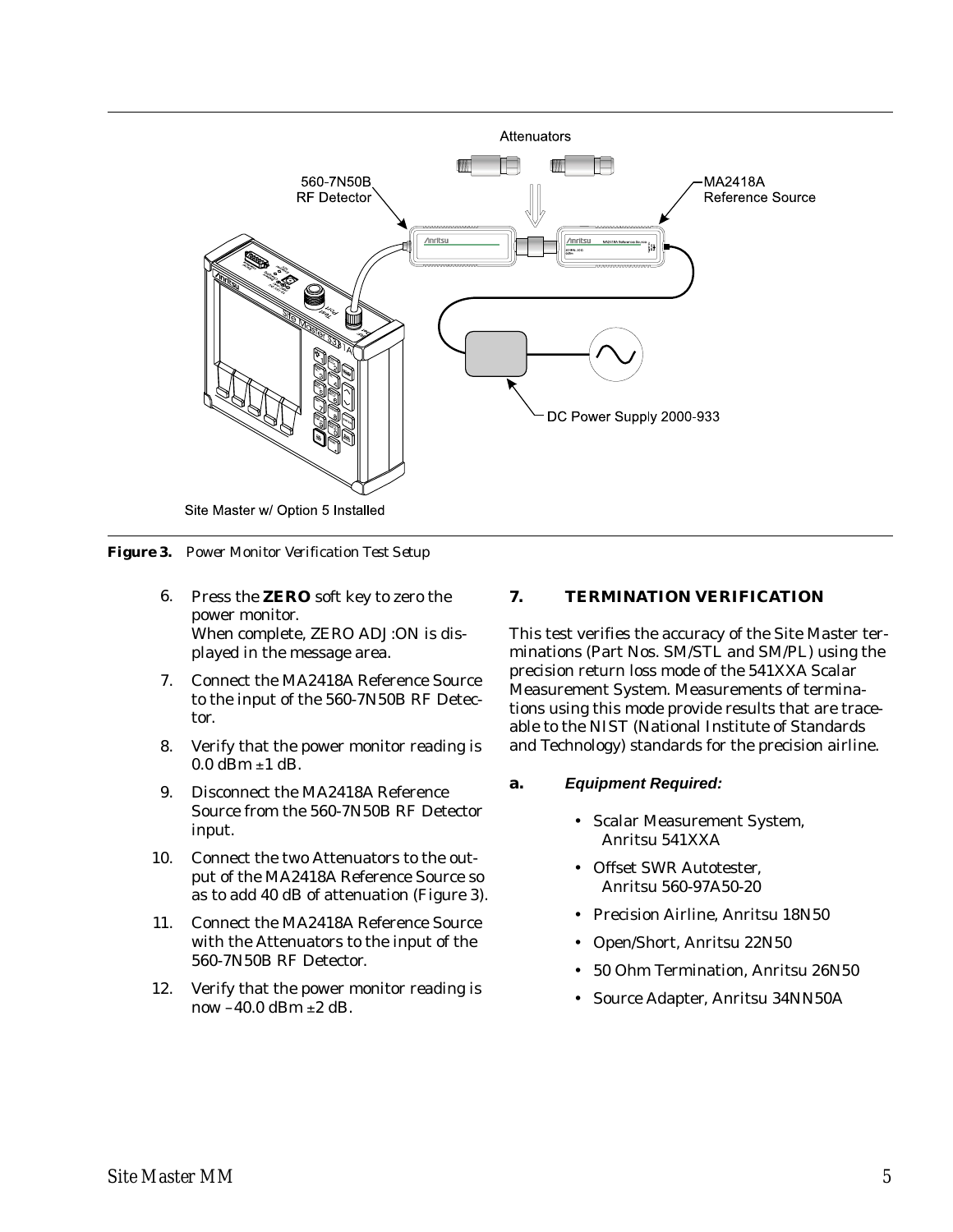

*Figure 4. 541XXA Precision Return Loss Test Setup*

### **b. Procedure**

- 1. Connect the test equipment as shown in Figure 4.
- 2. Press the Power key on the 541XXA to On.
- 3. Press the System Menu key.
- 4. Using the Menu up-down keys: Highlight **RESET**, then press the Select key.
- 5. At the RESET MENU display, use the the Menu up-down keys to highlight **RE-SET TO FACTORY DEFAULTS**, then press the Select key.
- 6. Set the signal source for the frequency range as follows:
	- (a) Press the Frequency key.
	- (b) Using the Data Entry Keypad or Data Entry Knob, set the **START** frequency to 0.01 GHz. Press the Enter key.
	- (c) Using the Data Entry Keypad or Data Entry Knob, set the **STOP** frequency to 4.0 GHz. Press the Enter key.
- 7. Press the Channel 2 Display On/Off key to Off.
- 8. Press the Channel 1 Menu key.
- 9. Using the Menu up-down keys: Highlight **PRECISION RL**, then press the Select key.
- 10. At the PRECISION RETURN LOSS menu display, use the Menu up-down keys to highlight **FINAL**, then press the Select key.
- 11. Press the Calibration key.
- 12. At the CALIBRATION menu display, use the Menu up-down keys to highlight **START CAL**, then press the Select key.
- 13. At the PRECISION RETURN LOSS CALIBRATION menu display prompt, connect the Offset SWR Autotester to Input A, if you have not done so yet.
- 14. Connect the precision air line to the Offset SWR Autotester test port. Position the air line pointing vertically upward. Downward or horizontal positions make connector pin alignment difficult.

### *NOTE*

Ensure that the beadless end of the precision airline is at the measurement connection point.

15. Press the Select key when ready.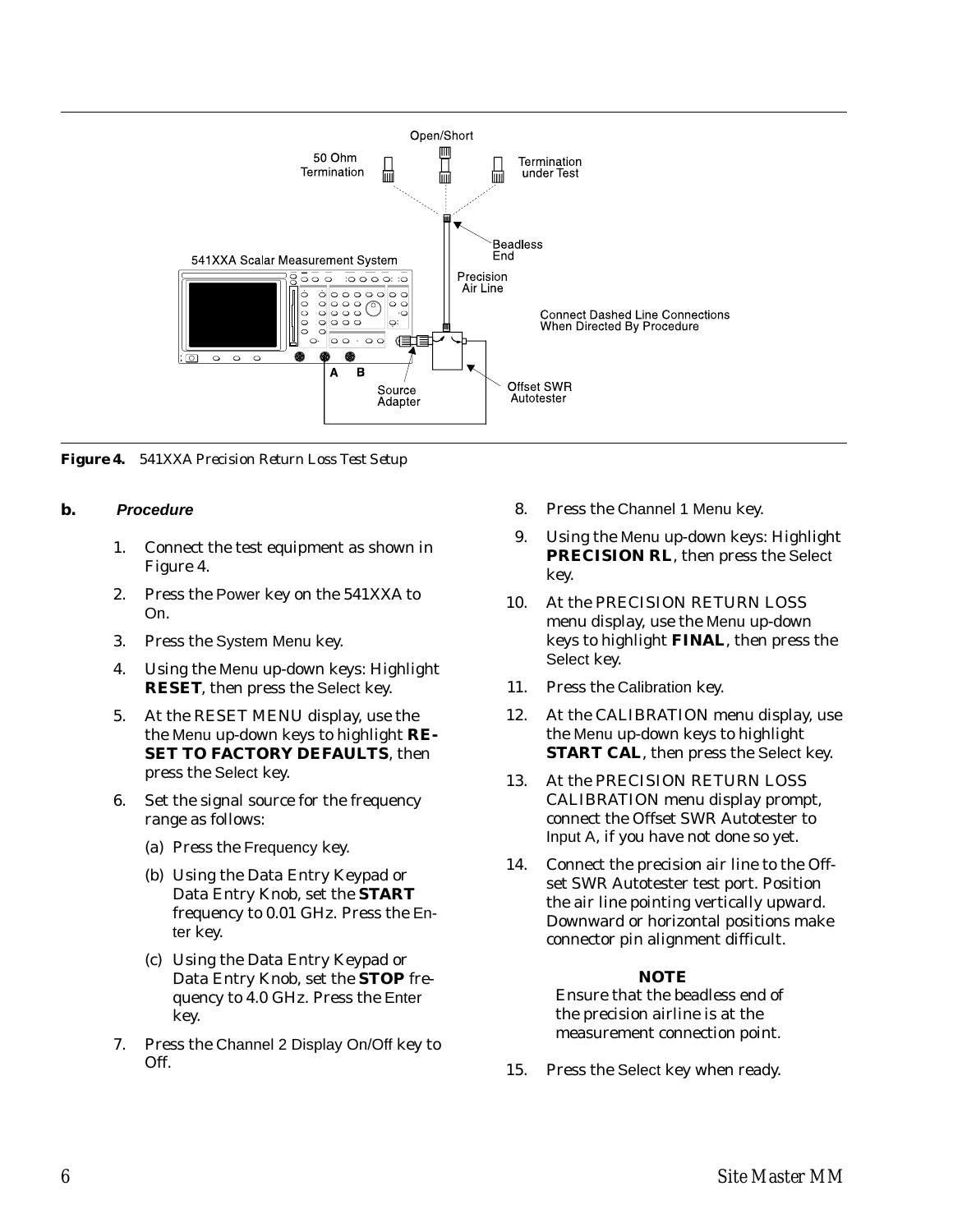

*Figure 5. Example of a Good Connection*

- 16. At the PRECISION RETURN LOSS CALIBRATION menu prompt, connect the Open to the beadless end of the airline. Press the Select key to start the calibration.
- 17. Verify that the display resembles that shown in Figure 5.

### **CAUTION**

During both calibration and measurement, be sure to properly align the beadless connector of the airline. When the connectors are mis-aligned, a spike will usually be visible on the display.

- 18. At the next menu prompt, remove the Open and connect the Short to the beadless end of the airline. Press the Select key to start the calibration process.
- 19. At the next menu prompt, remove the Short and connect the 50 Ohm Termination to the beadless end of the air line. Press the Select key to start the calibration process.
- 20. When the calibration is complete, remove the 50 Ohm Termination.
- 21. Connect the SM/STL termination to the beadless end of the air line and press the Select key to begin the measurement.
- 22. Observe that the waveform displayed resembles that shown in Figure 6.
- 23. Press the Cursor On/Off key to On.
- 24. Observe the CURSOR menu readout. The minimum return loss reading for the SM/STL temination should be 35 dB.
- 25. Press the Cursor ON/Off key to Off.
- 26. Remove the SM/STL termination from the airline.
- 27. Repeat steps 21 thru 24 for the SM/PL termination. The minimum return loss reading for the SM/PL termination should be 42 dB.



*Figure 6. Direct Readout of the Precision Return Loss*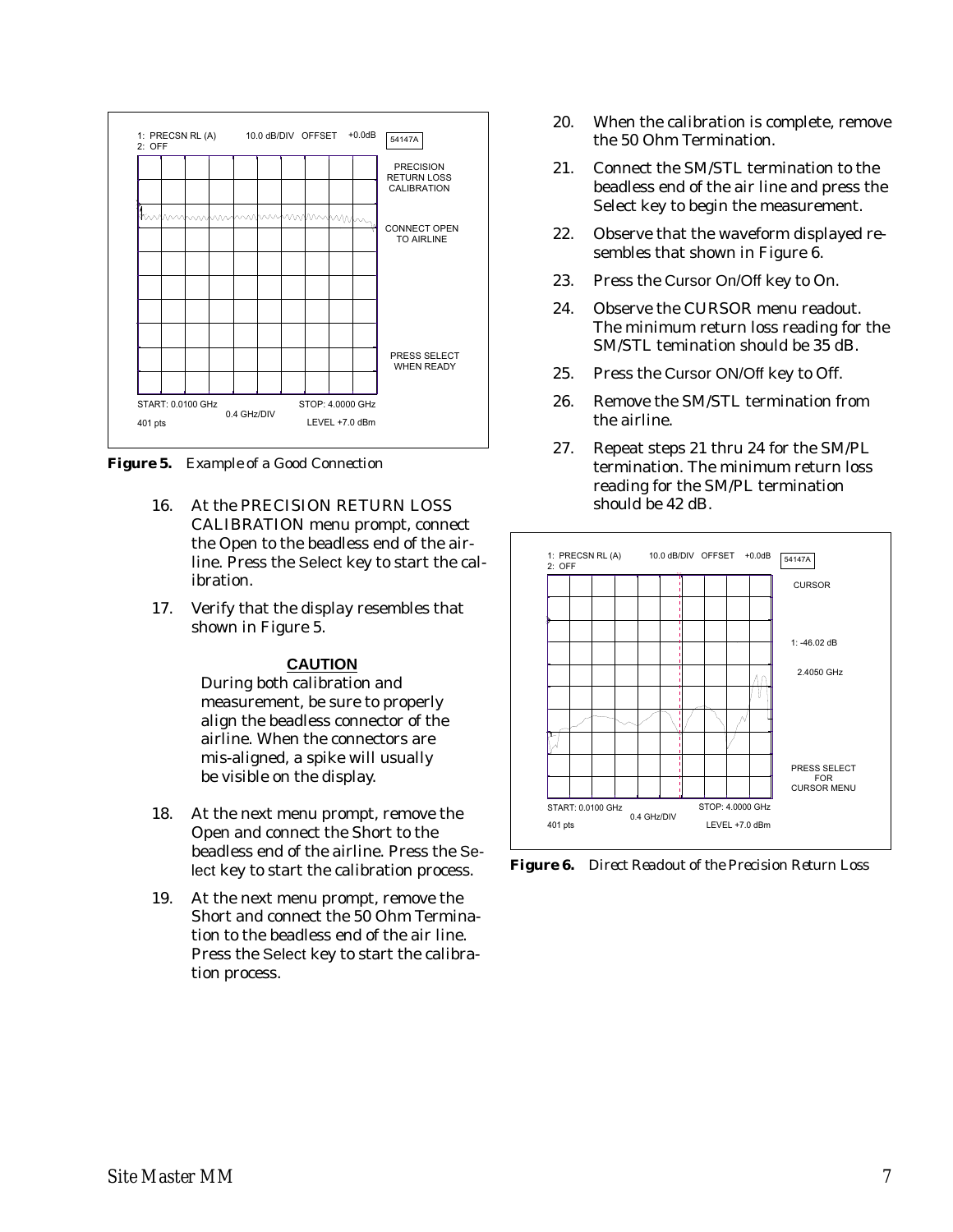

*Figure 7. Sitemaster Battery Removal*

# **8. BATTERY PACK REMOVAL**

This procedure provides instructions for removing the battery pack. Refer to Figure 7 (above) during this procedure.

- 1. Place the Site Master face up on a work surface.
- 2. Remove the four corner rubber bumpers (1).
- 3. Remove the four screws (PN 900-811) (2).
- 4. While holding the two halves of the Site Master together, turn it over and set it face down on the work surface.

# **CAUTION**

In the next step, the Main RF PCB assembly (3) and test port panel (4) must stay with the front panel.

- 5. Remove the bottom half (5) and fold it over to lay upside down on the work surface.
- 6. Disconnect the battery connector from J6 (6) of the Main RF PCB assembly (3).
- 7. Remove the four screws or push-pull connectors (7) holding the battery bracket (8) in place and lift the bracket clear.
- 8. Remove the battery assembly (9).

# **9. BATTERY PACK REPLACEMENT**

This procedure provides instructions for replacing the battery pack. Refer to Figure 6 (page 8) during the procedure.

1. Install the new battery assembly (9).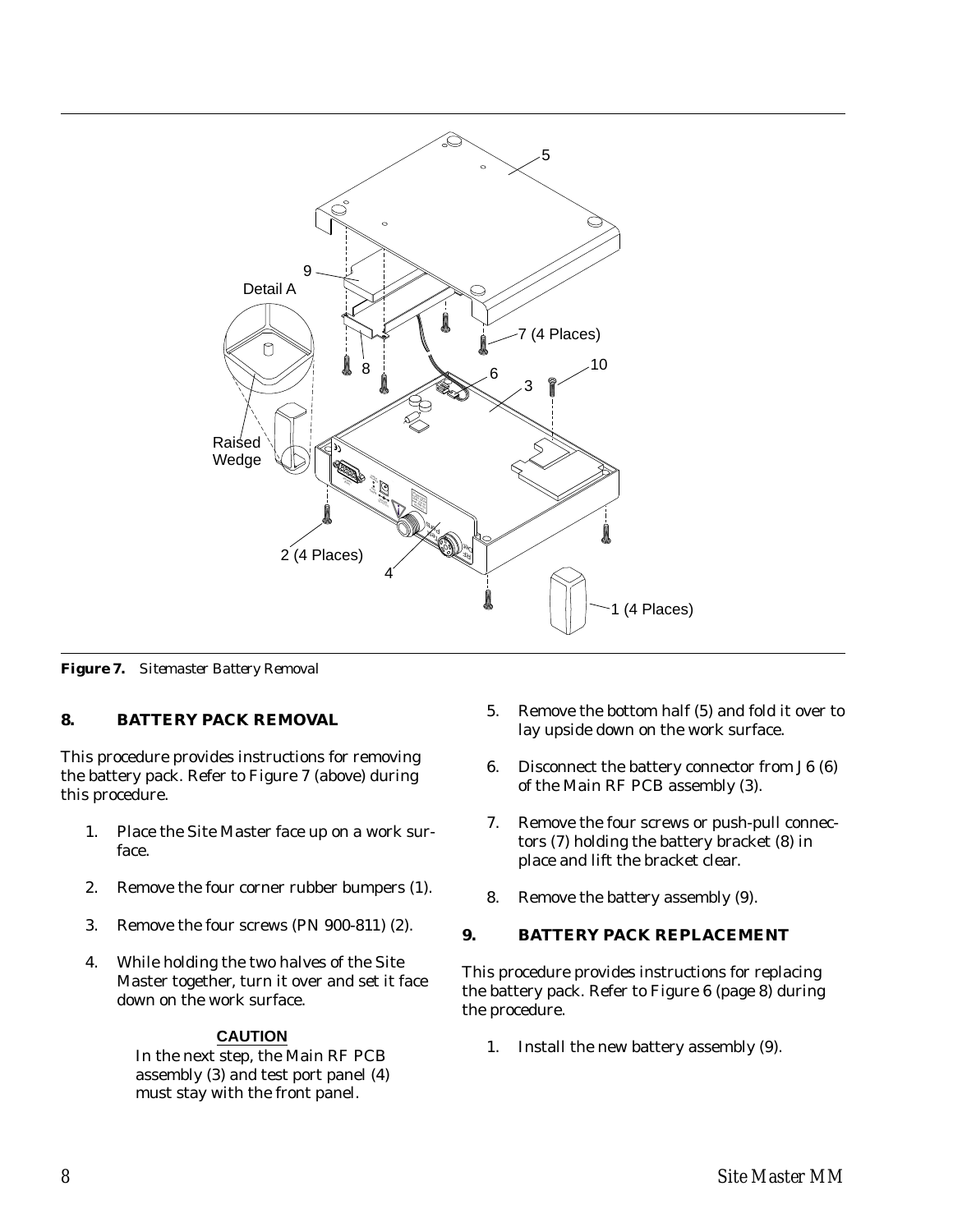- 2. Replace the battery bracket (8) and insert the four screws (7) to hold the battery bracket in place.
- 3. Reattach the battery connector to J6 (6) on the main RF PCB assembly (3).
- 4. Set the bottom half in place.
- 5. While holding the two halves together, turn the Site Master over and lay it face up on the work surface.
- 6. Reinstall the four screws (2).
- 7. Install the rubber bumpers (1) on all four corners of the instrument.

# **10. BATTERY DISPOSAL**

The battery used in the Site Master is a rechargeable nickel-cadmium (NiCd) battery and is covered by the Battery Directive (91/157/EEC). As such, the battery is marked as follows to indicate controlled disposal.



This marking indicates that the battery is a recyclable product.

This marking indicates that the battery requires separate collection and shows the chemical system (Nickel/ Cadmium).

| <b>Component</b> | % of Cell<br>Weight |
|------------------|---------------------|
| Nickel           | 19 to 26%           |
| Cadmium          | 17 to 22%           |

 $NiCa$ 

This marking indicates the heavy-metal component concentration as a percentage of battery cell weight.

Spent nickel-cadmium batteries are valuable resources. Because they are reusable, do not throw them away. Arrange for proper return for recycling in your locality. If you do not have access to proper disposal methods, return the battery pack to your Anritsu service center. Service centers will dispose of the unit at no charge. Anritsu service centers are listed in Table 2 on page 11.

# **11. KEY PAD MEMBRANE REPLACEMENT**

This procedure provides instructions for replacing the key pad membrane. Refer to Figure 7 (page 8) during the procedure.

- 1. Place the Site Master face up on a work surface.
- 2. Remove the four corner rubber bumpers (1).
- 3. Remove the four screws (PN 900-811) (2).
- 4. While holding the two halves of the Site Master together, turn it over and set it face down on the work surface.

# **CAUTION**

In the next step, the PCB Assy (3) and test port panel (4) must stay with the front panel.

- 5. Remove the bottom half (5) and fold it over to lay upside down on the work surface.
- 6. Disconnect the battery connector from J6 (6).
- 7. Remove the screw (10) located on the bottom side of the main PCB Assy next to the RF Bridge Assy.
- 8. Pull the PCB Assemblies clear from the top half of the case.
- 9. Lift the damaged keypad membrane clear from the keypad assembly.
- 10. Install a new membrane.

# *NOTE*

Carefully use pliers to pull the rubber tabs tight to ensure that the membrane is flush with the PCB.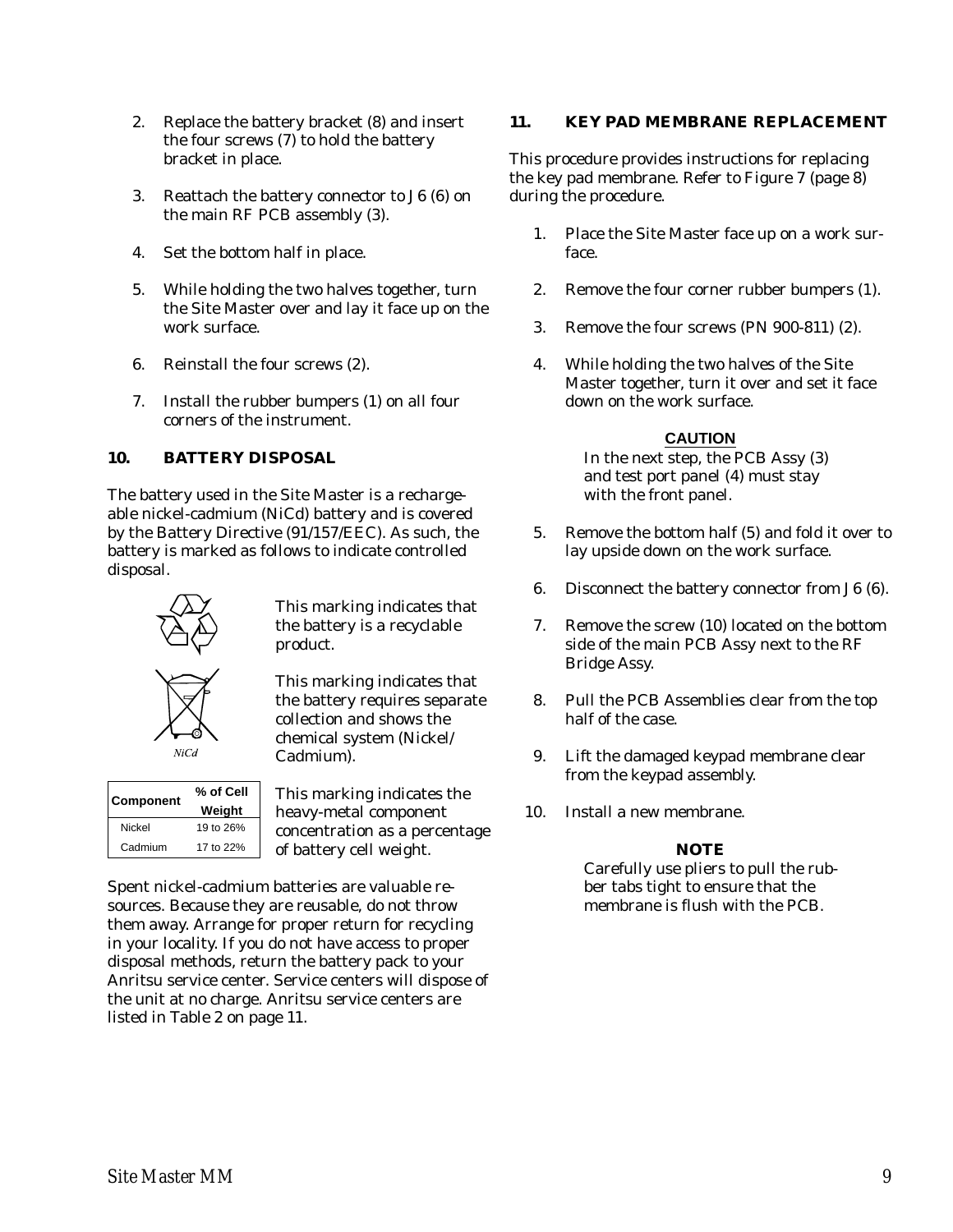### **12. LCD REPLACEMENT**

This procedure provides instructions for replacing the Liquid Crystal Display (LCD). Refer to Figure 7 (page 8) during the procedure.

- 1. Place the Site Master face up on a work surface.
- 2. Remove the four corner rubber bumpers (1).
- 3. Remove the four screws (PN 900-811) (2).
- 4. While holding the two halves of the Site Master together, turn it over and set it face down on the work surface.

### **CAUTION**

In the next step, the PCB Assy (3) and test port panel (4) must stay with the front panel.

- 5. Remove the bottom half (5) and fold it over to lay upside down on the work surface.
- 6. Disconnect the battery connector from J6 (6).
- 7. Remove the screw (10) located on the bottom side of the main PCB Assy next to the RF Bridge Assy.
- 8. Pull the PCB Assemblies clear from the top half of the case.
- 9. Remove the grey/brown cable from the connector J8.
- 10. Remove the four screws from the LCD PCB assembly.
- 11. Carefully remove the 20-way ribbon cable from the connector on the keypad PCB assembly.
- 12. Install the new LCD PCB Assembly.

# **13. MAIN RF PCB ASSEMBLY REPLACEMENT**

This procedure provides instructions for replacing the main RF PCB. Refer to Figure 7 (page 8) during this procedure.

- 1. Place the Site Master face up on a work surface.
- 2. Remove the four corner rubber bumpers (1).
- 3. Remove the four screws (PN 900-811) (2).
- 4. While holding the two halves of the Site Master together, turn it over and set it face down on the work surface.

# **CAUTION**

In the next step, the PCB Assy (3) and test port panel (4) must stay with the front panel.

- 5. Remove the bottom half (5) and fold it over to lay upside down on the work surface.
- 6. Disconnect the battery connector from J6 (6).
- 7. Remove the screw (10) located on the bottom side of the main PCB Assy next to the RF Bridge Assy.
- 8. Pull the PCB Assemblies clear from the top half of the case.
- 9. Remove the four screws holding the LCD assembly, but do NOT disconnect the 20-way connector from the keypad PCB assembly.
- 10. While using pliers to gently squeeze the nine plastic spacer heads to release them from the Keypad PCB assembly, carefully pull the keypad PCB with the LCD from the main RF PCB assembly.
- 11. Remove the four standoffs.

# *NOTE*

For "CE" versions of the S110/S111 remove the EMI Shield cloth and place on the new RF PCB assembly during installation.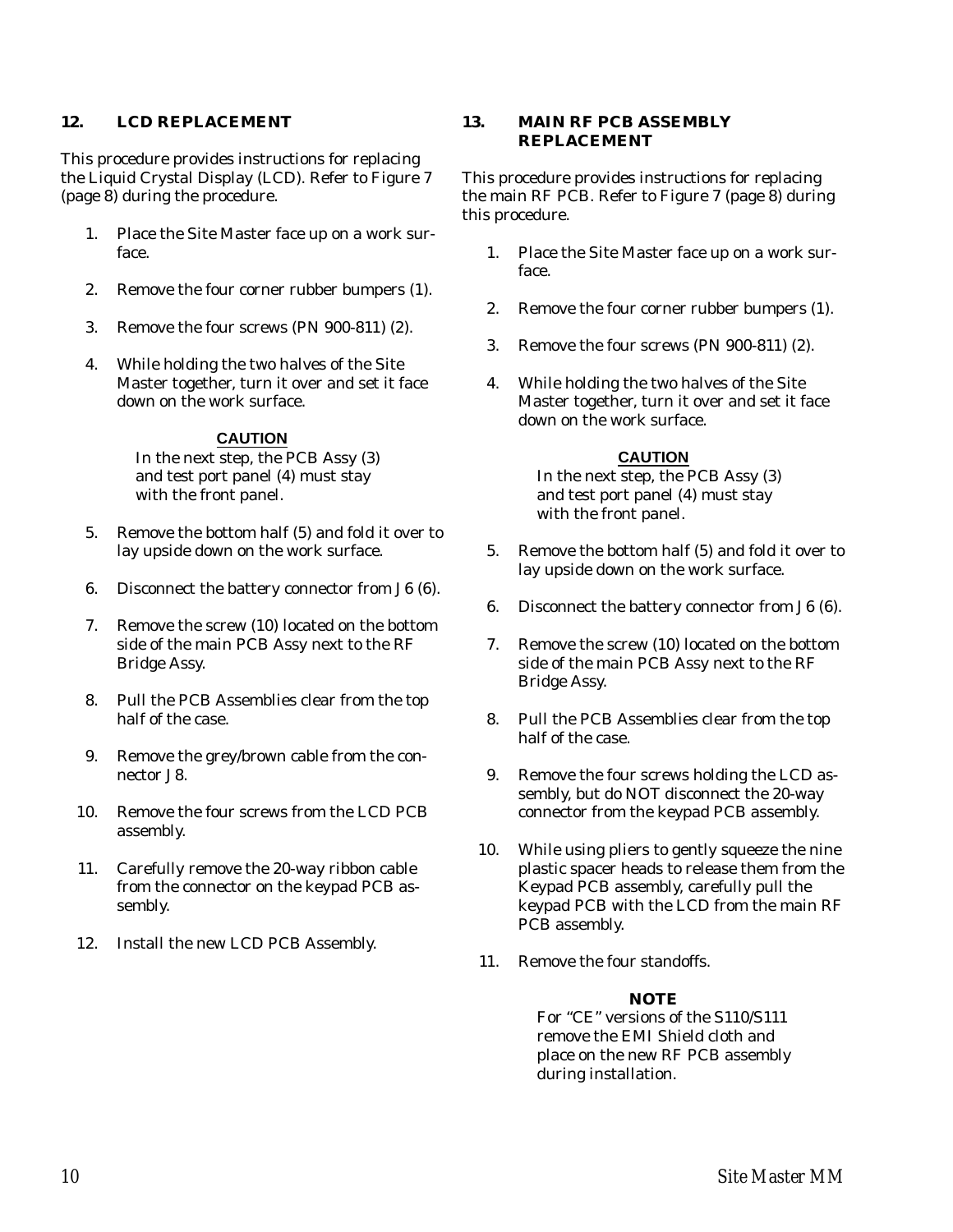12. Remove the three screws holding the main RF PCB assembly to the test port panel.

### *NOTE*

Take care to not lose the mylar pad under Q5.

- 13. Remove the two hex standoff screws and nuts holding the serial interface connector to the test port panel.
- 14. Using a  $\frac{5}{16}$  inch wrench, loosen the SMA connector for the Test Port and remove the test port panel.

### *NOTE*

If the Power Monitor (Option 5) is installed, remove the two screws holding the Option 5 PCB assembly to the test port panel and unsolder the wires from pins 1 through 4 of the RF Detector connector on the test port panel.

15. Reverse the above procedure to install the replacement RF PCB assembly.

### **14. REPLACEABLE PARTS**

Replaceable parts for the Site Master are listed in Table 1 on page 12.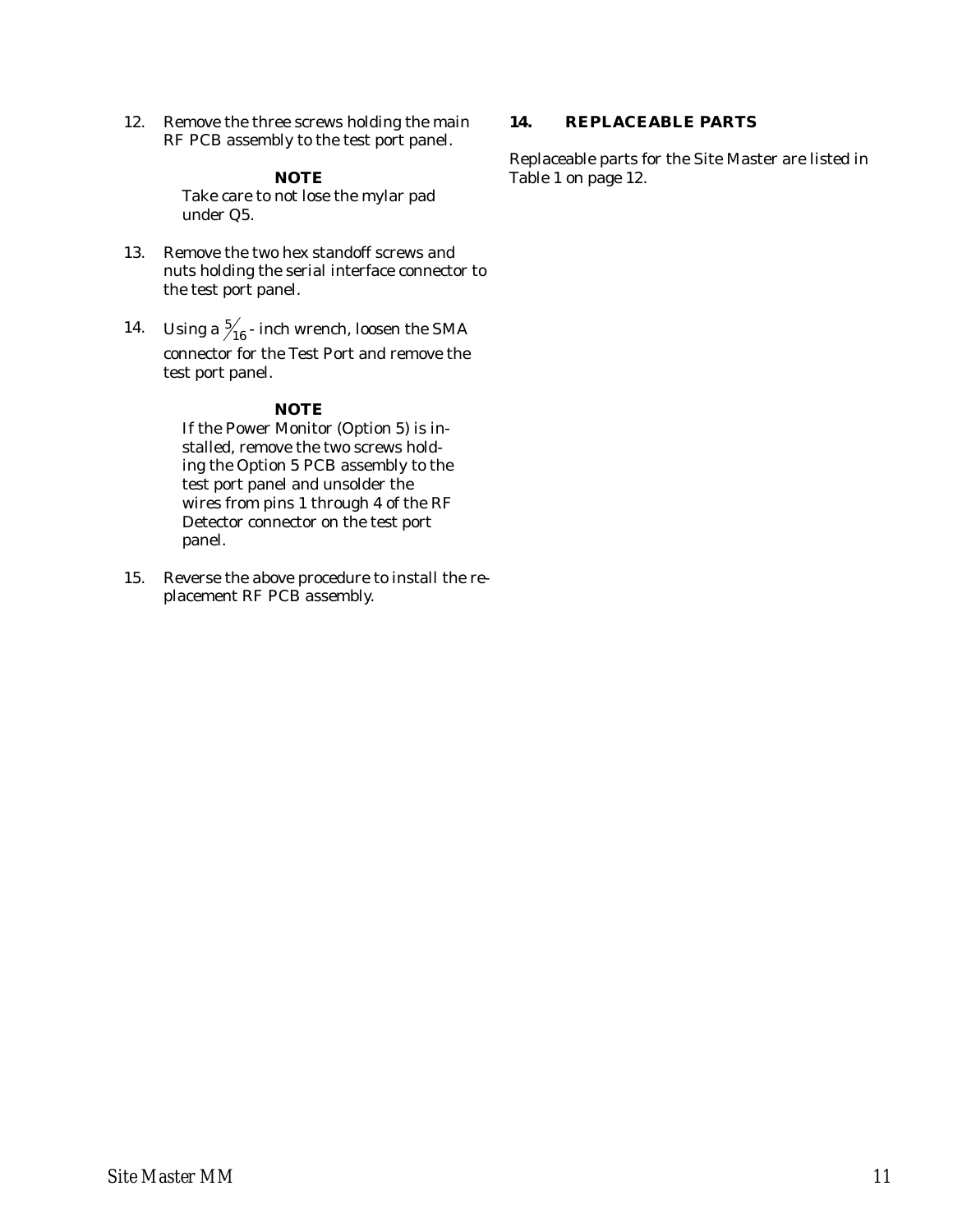# *Table 1. Parts List*

| <b>Part Number</b>       | <b>Description</b>                                                       | Qty |  |
|--------------------------|--------------------------------------------------------------------------|-----|--|
| <b>Accessories</b>       |                                                                          |     |  |
| 10580-00005              | User's Guide, Site Master<br>S110, S111, S330, S331                      | 1   |  |
| 10580-00009              | User's Guide, Site Master<br>S112, S113                                  | 1   |  |
| 10580-00017              | User's Guide, Site Master<br>S330A, S331A                                | 1   |  |
| 10580-00010              | Programming Manual                                                       | 1   |  |
| 2300-211                 | Software Tools, Site Master                                              | 1   |  |
| 2300-223                 | Support Disk, Site Master                                                | 1   |  |
| 40-115                   | <b>Power Supply</b>                                                      | 1   |  |
| SM/STS                   | Connector, RF Short, N Male                                              | 1   |  |
| SM/STL                   | Connector, RF Termination                                                | 1   |  |
| 806-62                   | Cable Assy, Cig Plug, Female                                             | 1   |  |
| 800-441                  | Serial Interface Cable Assy                                              | 1   |  |
| D41955                   | <b>Carrying Case</b>                                                     | 1   |  |
| <b>Replaceable Parts</b> |                                                                          |     |  |
| 510-87                   | Connector, N female to SMA                                               | 1   |  |
| B42893                   | <b>EMI Shield</b>                                                        | 1   |  |
| C41761                   | Liquid Crystal Display Assy                                              | 1   |  |
| ND45417                  | <b>Battery Pack Kit</b>                                                  | 1   |  |
| ND 41983                 | Main PCB Assy, S110 with RF<br>cable                                     | 1   |  |
| ND41984                  | Main PCB Assy, S111 with RF<br>cable                                     | 1   |  |
| ND 41985                 | Main PCB Assy, S330 with RF<br>cable                                     | 1   |  |
| ND41986                  | Main PCB Assy, S331 with RF<br>cable                                     | 1   |  |
| ND44131                  | Main PCB Assy, S112 with RF<br>cable                                     | 1   |  |
| ND44132                  | Main PCB Assy, S113 with RF<br>cable                                     | 1   |  |
| ND45305                  | Main PCB Assy, S330A with RF<br>cable (Serial No. 702XXX thru<br>706XXX) | 1   |  |
| ND46601                  | Main PCB Assy, S331A with RF<br>cable (Serial No. 702XXX thru<br>706XXX) | 1   |  |

| <b>Part Number</b> | <b>Description</b>                                                     | Qty |
|--------------------|------------------------------------------------------------------------|-----|
| ND45304            | Main PCB Assy, S331A with RF<br>cable (Serial No. 707XXX and<br>later) | 1   |
| ND44171            | Main PCB Assy, S330A with RF<br>cable (Serial No. 707XXX and<br>later) | 1   |
| D41766-3           | Keypad PCB Assy                                                        | 1   |
| D40864-2           | Membrane Keypad, Main                                                  | 1   |
| C41767             | Membrane, Soft Keys                                                    | 1   |
|                    | <b>Hardware</b>                                                        |     |
| 761-10             | Cap Vinyl, Black, round, 0.625<br>ID                                   | 1   |
| 790-52             | Washer, #4, Shoulder, Nylon                                            | 1   |
| 900-257            | Pan Head Screw, 0.312                                                  | 4   |
| 790-445            | Spacer PCB, 0.625, Self Mount                                          | 9   |
| 900-800            | Pan Head Screw, #4, 0.312                                              | 1   |
| 900-811            | Pan Head Screw, #4                                                     | 4   |
| 900-326            | Nut, Kep, 4-40, 0.312                                                  | 4   |
| 900-697            | Pan Head Screw, 4-40, 0.312                                            | 3   |
| 900-138            | Screw, Pan, 2-56/patchlock,<br>0.18                                    | 4   |
| B41753             | Gasket, LCD                                                            | 1   |
|                    | <b>Case Parts</b>                                                      |     |
| D40861-3           | Case                                                                   | 1   |
| C40863             | <b>Bumper</b>                                                          | 4   |
| B42507             | ID, Model S110 Label                                                   | 1   |
| B41931             | ID, Model S111 Label                                                   | 1   |
| B42508             | ID, Model S330 Label                                                   | 1   |
| B41932             | ID, Model S331 Label                                                   | 1   |
| B42540             | ID, Model S112 Label                                                   | 1   |
| B42886             | ID, Model S113 Label                                                   | 1   |
| B45341             | ID, Model S330A Label                                                  | 1   |
| B45340             | ID, Model S331A Label                                                  | 1   |
|                    |                                                                        |     |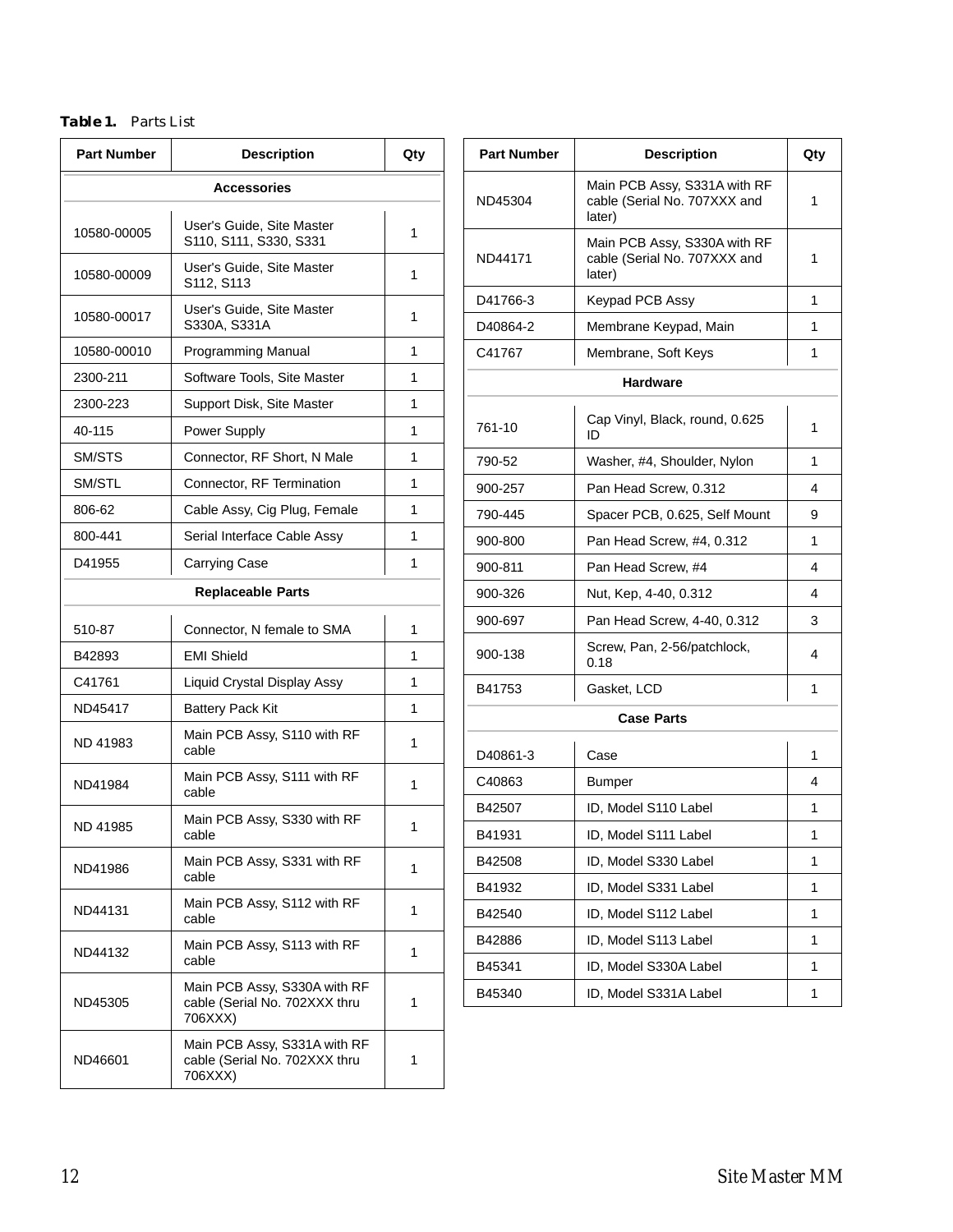### *Table 2. Anritsu Service Centers*

### **UNITED STATES**

ANRITSU COMPANY 685 Jarvis Drive Morgan Hill, CA 95037-2809 Telephone: (408) 776-8300 FAX: 408-776-1744

### ANRITSU COMPANY

10 New Maple Ave., Unit 305 Pine Brook, NJ 07058 Telephone: (201) 227-8999 1-800-ANRITSU FAX: 201-575-0092

### ANRITSU COMPANY 1155 E. Colins Blvd

Richardson, TX 75081 Telephone: 1-800-ANRITSU FAX: 972-671-1877

### **AUSTRALIA**

ANRITSU PTY. LTD. Unit 3, 170 Foster Road Mt Waverley, VIC 3149 Australia Telephone: 09-558-8177 Fax: 09-558-8255

### **BRAZIL**

ANRITSU ELECTRONICA LTDA. Praia de Botafogo 440, Sala 2401 CEP 22250-040,Rio de Janeiro,RJ, Brasil Telephone: 021-28-69-141 Fax: 021-53-71-456

### **CANADA**

ANRITSU INSTRUMENTS LTD. 215 Stafford Road, Unit 102 Nepean, Ontario K2H 9C1 Telephone: (613) 828-4090 FAX: (613) 828-5400

### **CHINA**

ANRITSU BEIJING SERVICE CENTER Beijing Fortune Building 416W, 5 Dong San Huan Bei Lu Chaoyang qu, Beijing 100004, China Telephone: 0106-1065909237 FAX: 0106-1065909236

# **FRANCE**

ANRITSU S.A 9 Avenue du Quebec Zone de Courtaboeuf 91951 Les Ulis Cedex Telephone: 016-44-66-546 FAX: 016-44-61-065

### **GERMANY**

ANRITSU GmbH Grafenberger Allee 54-56 D-40237 Dusseldorf, Germany Telephone: 0211-68550 FAX: 0211-685555

### **INDIA**

MEERA AGENCIES (P) LTD A-23 Hauz Khas New Delhi 110 016 Telephone: 011-685-3959 FAX: 011-686-6720

### **ISRAEL**

TECH-CENT, LTD Haarad St. No. 7, Ramat Haahayal Tel-Aviv 69701 Telephone: (03) 64-78-563 FAX: (03) 64-78-334

### **ITALY**

ANRITSU Sp.A Rome Office Via E. Vittorini, 129 00144 Roma EUR Telephone: (06) 50-22-666 FAX: (06) 50-22-4252

### **JAPAN**

ANRITSU CORPORATION 1800 Onna Atsugi-shi Kanagawa-Prf. 243 Japan Telephone: 0462-23-1111 FAX: 0462-25-8379

### **KOREA**

ANRITSU CORPORATION LTD. #901 Daeo Bldg. 26-5 Yeoido Dong, Youngdeungpo Seoul Korea 150 010 Telephone: 02-782-7156 FAX: 02-782-4590

### **SINGAPORE**

ANRITSU (SINGAPORE) PTE LTD 3 Shenton Way #24-03 Shenton House Singapore 0106 Telephone: 02265206 FAX: 02265207

### **SOUTH AFRICA**

**ETESCSA** 121 Surrey Square Office Park 330 Surrey Avenue Ferndale, Randburt, 2194 South Africa Telephone: 011-787-7200 Fax: 011-787-0446

### **SWEDEN**

ANRITSU AB Botvid Center S-1585 Stockholm, Sweden Telephone: (08) 534-717-00 FAX: (08)534-717-30

### **TAIWAN**

ANRITSU CO., LTD. 8F, No. 96, Section 3 Chien Kuo N. Road Taipei, Taiwan, R.O.C. Telephone: (02) 515-6050 FAX: (02) 509-5519

### **UNITED KINGDOM**

ANRITSU LTD. 200 Capability Green Luton, Bedfordshire LU1 3LU, England Telephone: 015-82-41-88-53 FAX: 015-82-31-303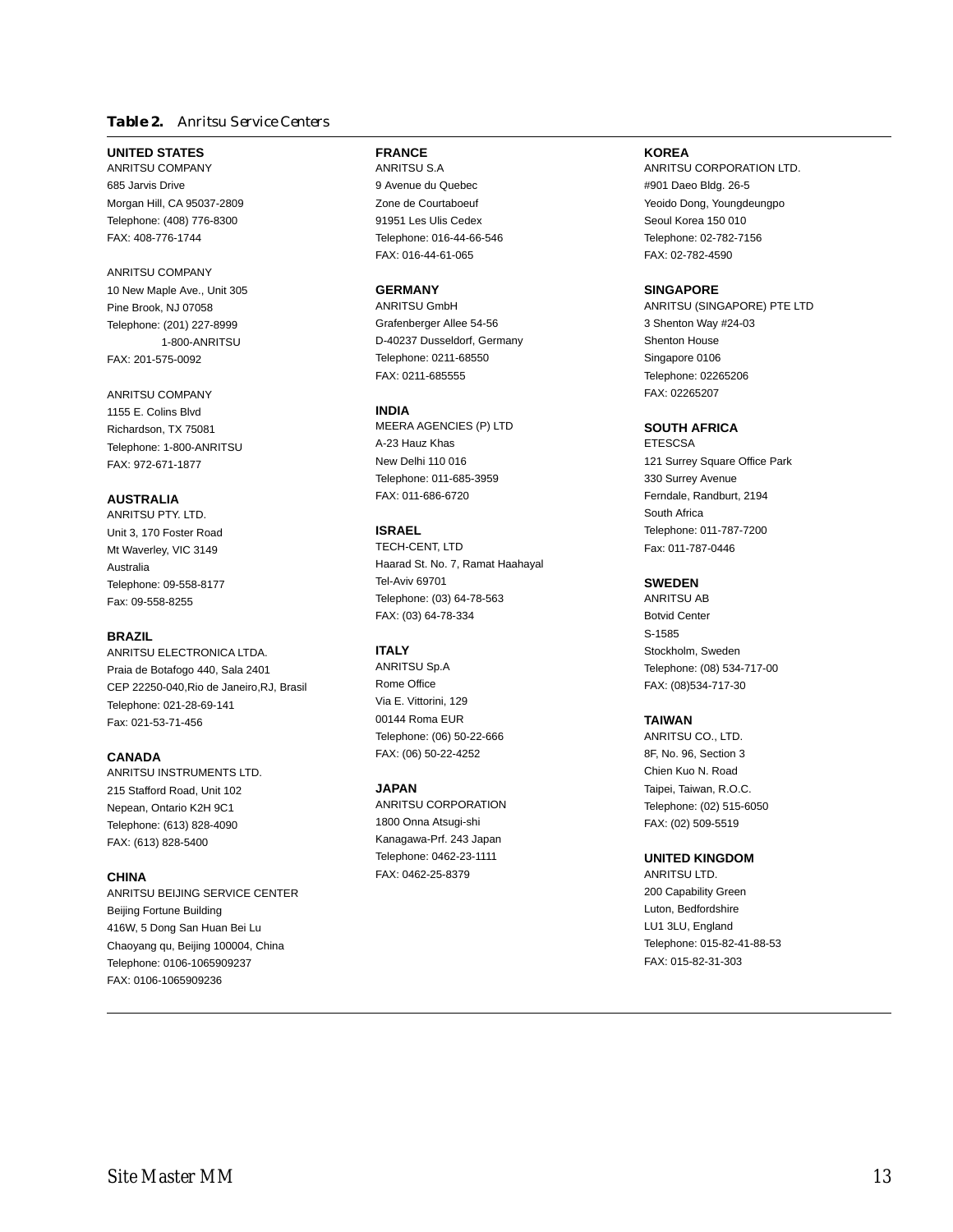**NOTES**